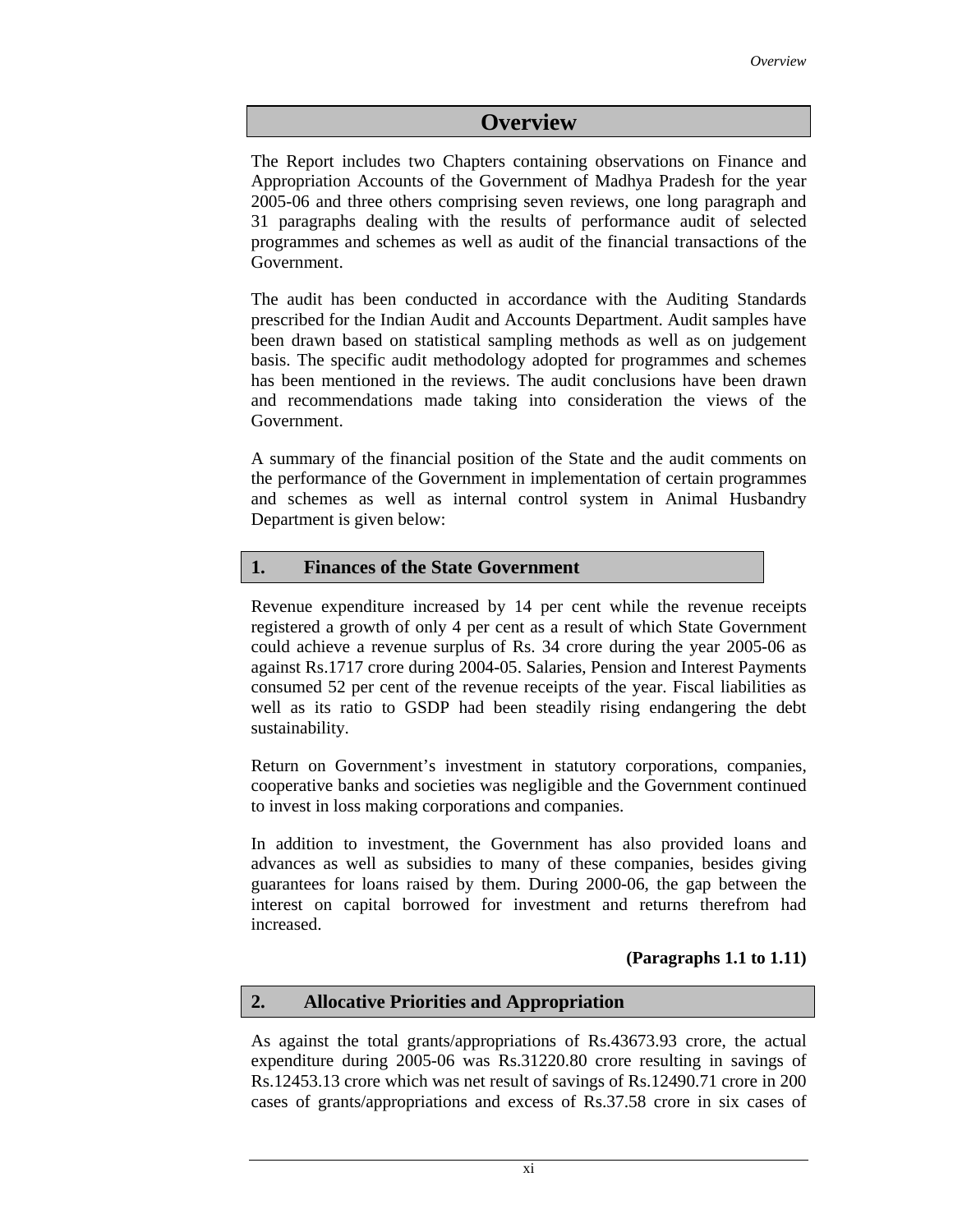grants/appropriations. Excess expenditure aggregating to Rs.5087.83 crore pertaining to the years 1993-94 to 2004-05 had not been regularised (August 2006). The excess expenditure required regularisation by the State Legislature under Article 205 of the Constitution.

Supplementary provision of Rs.730.85 crore obtained in 57 cases during the year proved unnecessary.

Controlling officers under 10 Major Heads involving expenditure of Rs.1716.71 crore, representing 5.5 per cent of the total expenditure during the year did not carry out reconciliation of expenditure figures.

# *(***Paragraphs 2.1 to 2.7***)*

#### **3. Sarva Shiksha Abhiyan**

Sarva Shiksha Abhiyan programme aims to provide useful and relevant elementary education for all children in the 6 to 14 age group by 2010 with the active participation of the community by effectively involving the Panchayati Raj institutions, parent teacher association (PTA) to bridge social, regional and gender gaps. A review of the implementation of the programme revealed that the Annual Work Plan and Budget (AWP&B) for the years 2001-02 and 2002- 03 was submitted with excessive delay which delayed the approval and release of funds. Resultantly, activities could not be taken up during 2001-02 and only 50 per cent activities planned could be completed during 2002-03. The progress of civil works was very slow. The objective of the programme to bring all children in school, by 2005 was not achieved as there were 2.72 lakh children out of school at the end of 2005-06. Funds aggregating Rs.17.95 crore were diverted for adult education, printing of Middle and Primary Board Examination's paper, printing of educational calendar, honorarium to Shiksha Karmi Grade III, purchase of vehicles, prize to Village Education Committees and for purchase of State Project Office Building. Shortage of 43,821 teachers (2005-06) affected the Pupil Teacher ratio. Unnecessary procurement of duplicating machines, furniture and other material worth Rs.1.82 crore was made out of SSA fund.

# **(Paragraph 3.1)**

# **4. Food Security, Subsidy and Management of Foodgrains**

The Government's food management strategy towards ensuring food security involves procurement of foodgrains at Minimum Support Price (MSP) from the growers, its storage, handling, movement and allocation of foodgrains so procured for eventual distribution to targeted population for ensuring availability of foodgrains to the public at affordable price for enhancing food security at the micro level. System of procurement and distribution was found to be weak and deficient. Wheat procuring districts were required to transport surplus stock of wheat to the needy districts directly from the procuring centres, but instead of this foodgrains were stored at intermediary locations during 2003-05 resulting in avoidable loss of Rs.2.67 crore for local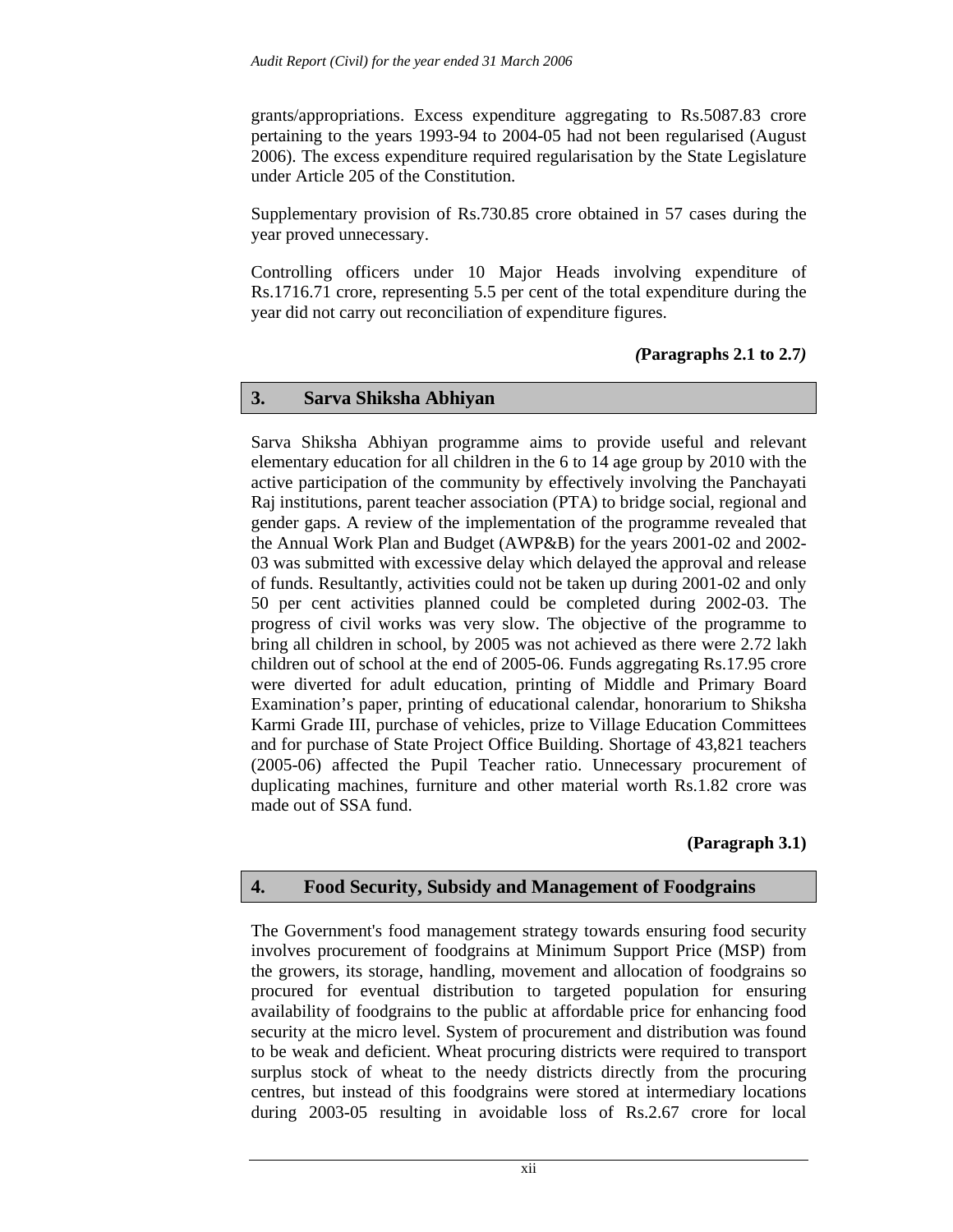transportation, handling, interest etc. Reserved storage space remained vacant resulting in loss of Rs. 24.32 lakh and movement of wheat through longer/circuitous route also resulted in avoidable loss of Rs.45.27 lakh. There were cases of procurement of substandard quality of foodgrains. Avoidable expenditure of Rs. 48.56 lakh was incurred towards bank commission. In distribution of foodgrains, it was noticed that the issue of ration cards was far in excess and the foodgrains were distributed below the prescribed scale. Operation of fair price shops was mired with deficiencies and monitoring mechanism was weak and ineffective. Madhya Pradesh State Civil Supply Corporation neither refunded Rs. 68.15 crore accumulated on account of double margin nor adjusted the same in subsidy claims that were preferred for reimbursement. Evaluation report revealed that leakage of subsidised foodgrains was 54.48 per cent. Monitoring and vigilance mechanism was not effective.

#### *(Paragraph 3.2)*

# **5. Project Tiger and India Eco Development Project**

The State Forest Department implemented the "Project Tiger", a Centrally sponsored scheme in five Tiger Reserves of the State. The project aimed at maintaining a viable population of tigers in the country, and to preserve for all times, the areas of biological importance as national heritage for the benefit, education and enjoyment of people. Final notification of Tiger Reserves could not be issued by the State Government. The Management Plans were not approved by the competent authority before starting their implementation. The State Government did not release its share of funds in full. Cases of diversion of GOI funds for other purposes were also noticed during audit. Relocation of the people living within the tiger reserves as well as removal of encroachment essential to ease biotic pressure on the tiger reserve were found to be not carried out completely. The protection measures in the Tiger Reserves were lax due to inadequate beat inspections, insufficient provision of arms and ammunition. The census of wild animals was not carried out with fool proof methodology.

# *(Paragraph 3.3)*

# **6. Construction of Irrigation Projects with NABARD Loan**

With a view to create additional irrigation potential, the State Government decided (April 1995) to take up work on irrigation projects of WRD and NVDA with NABARD loan for unlocking of sunken investments already made to realize their full benefits. WRD Projects (627 nos) and NVDA Projects (35 nos) were sanctioned with NABARD loan at a total outlay of Rs.1418.17 crore and Rs.1163.25 crore during 1995-96 to 2005-06 to create additional irrigation potential of 2.98 lakh hectare and 2.51 lakh hectare respectively. Three hundred eighty two projects of WRD and three projects of NVDA could only be completed till June 2006 at an expenditure of Rs. 1087.75 crore and Rs.787.23 crore respectively. The implementation of the programme was tardy. Two hundred and thirty two projects of WRD and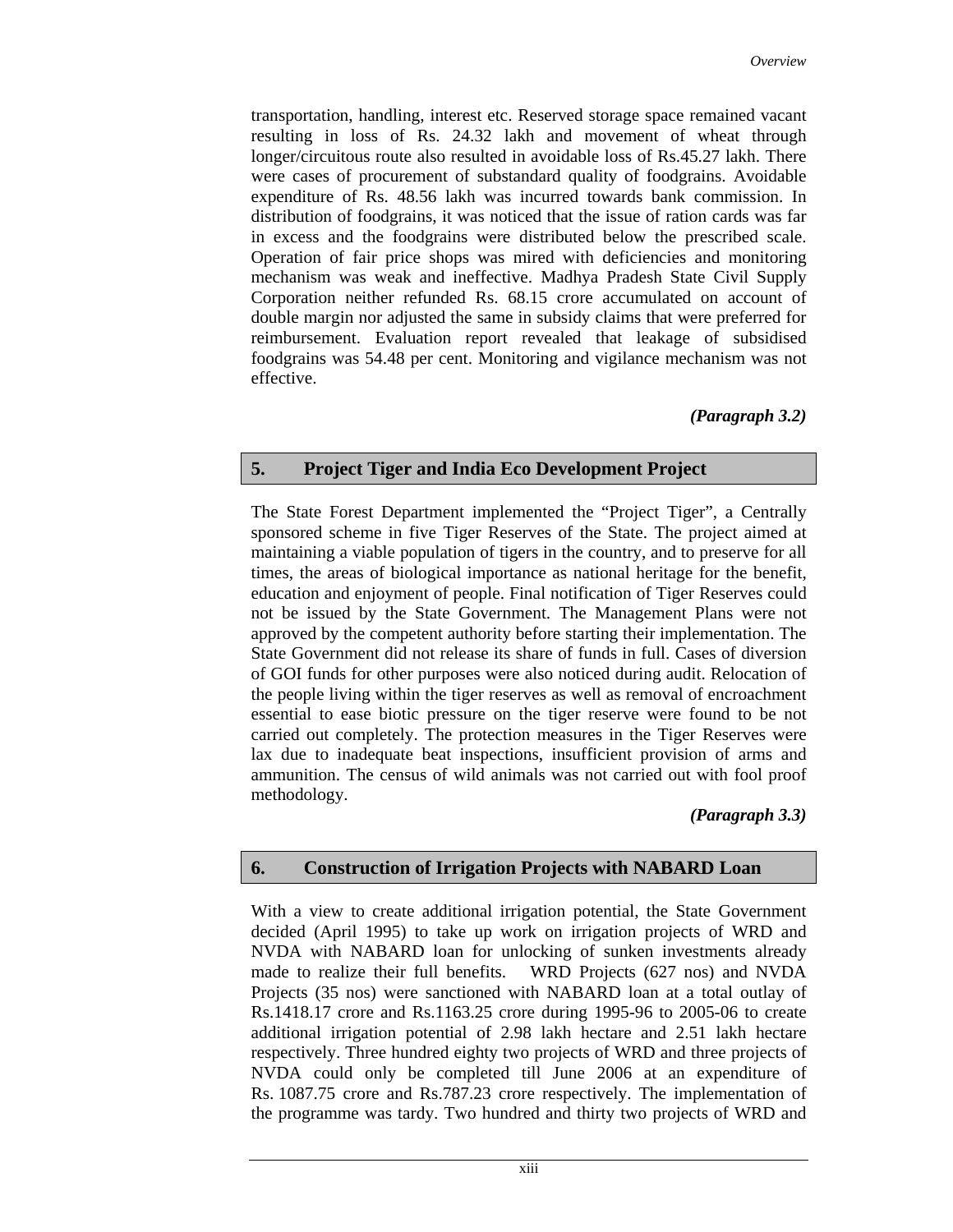32 projects of NVDA were still in the pipeline. Work in 51 projects has not been started. Rupees 249.70 crore spent by WRD and Rs.83.91 crore by NVDA on unapproved items of work were disallowed by NABARD. Rupees 161.26 crore spent by WRD and Rs.74.46 crore by NVDA were in excess over the sanctioned cost due to inadequate survey and inaccurate estimation. Investment of Rs.51.64 crore on construction of seven projects was nugatory as they did not yield envisaged benefits. Execution of five projects at an investment of Rs.23.55 crore against sanctioned cost of Rs.22.67 crore was ill conceived due to various constraints. The utilization of irrigation potential created was 0.53 lakh hectare and 0.04 lakh hectare against projected 1.69 lakh hectare and 0.51 lakh hectare respectively.

*(Paragraph 3.4)* 

#### **7. Modernisation of Police Force**

Modernisation of Police Force (Scheme) was introduced (1969) by Government of India, to improve efficiency of Police Force and remove the deficiency in infrastructure viz. buildings, mobility, communication, computerisation, Forensic Science Laboratory and training to deal with growing crimes, terrorist and naxalite activities and meet the internal security threat. Due to slow pace of utilization, GOI share worth Rs.77.93 crore could not be availed by the State Government. There were huge sums lying with construction agencies which were shown as expended in the returns sent to GOI. Completed buildings were not handed over despite large amount expended on their construction. There were delays in construction of residential and administrative buildings and many of the works sanctioned could not be commenced for want of approval, drawing, design and nonavailability of land etc. No improvement was witnessed in reduction of response time. Though the vehicles were purchased and supplied, sufficient numbers of the drivers were not available. On-line connectivity was not ensured and hardware and software purchased for Common Integrated Police Application Project was not put to use. There was delay in establishment of DNA laboratory and requisite infrastructure for training was not created.

*(Paragraph 3.5)* 

#### **8. Computerisation of Land Records**

With a view to provide timely and accurate copies of Records of Rights (RORs) to land owners and updating of changes which occur in the Land Record database, GOI launched the scheme of computerisation of land records in 1988-89. Department failed to implement the scheme as per target due to non-installation of computer centers in districts and non-functional computer centers at other districts and tehsils. RORs were still being issued to land owners in manuscripts in tehsils. Data entries for 18440 villages were not updated. No IT policy/strategy was formulated by the Department for their Information System and discrepancies were noticed in the database due to absence of input controls and lack of proper validations at tehsil levels. Systematic monitoring and control mechanism was weak.

*(Paragraph 3.6)*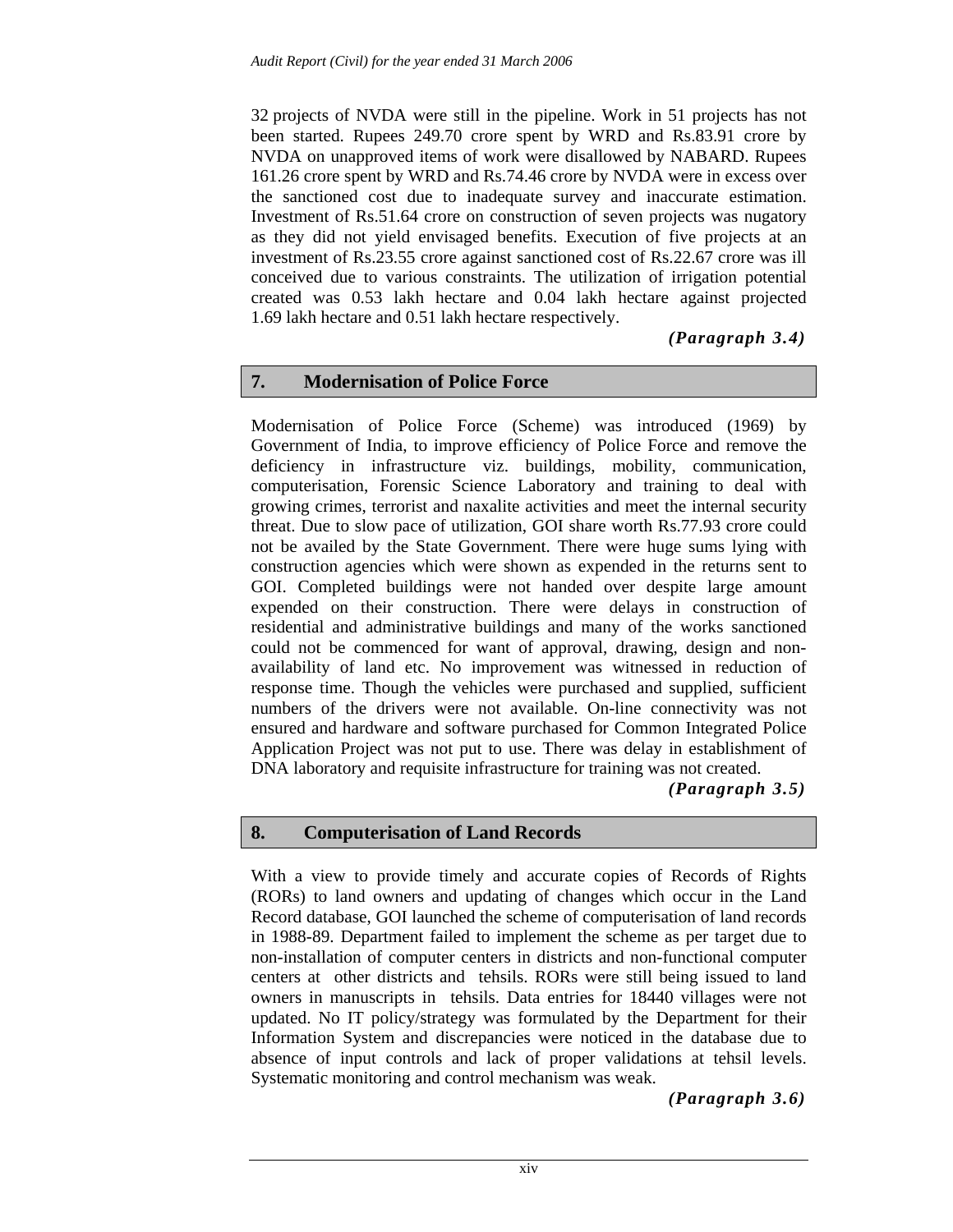# **9. Widening, Strengthening and Upgradation of roads from Central Road Fund (CRF), Rural Infrastructure Development Fund (RIDF) and Fast Track Scheme**

The programme aims to widen and strengthen 102 road works (2150 kms) of State Highway and Major District Road under CRF at a cost of Rs.437.60 crore, construction of 167 works (2420 kms) village roads at cost of Rs.309.97 crore from NABARD loan and renewal/ strengthening of 377 road works (7751 kms) of State Highways and Major District Roads not taken up under any of the above programme, from fast track scheme. As a result of ineffective monitoring and slow progress of work, only 59 works under CRF, 42 works under NABARD and 192 works under fast track were complete at the end of March 2006 after spending Rs.286.55 crore, Rs. 119.94 crore and Rs.275.56 crore respectively. According to the time allowed for completion of works in 8 to 24 months, 82 works taken up to the end of March 2005 should have been completed by March, 2006; but only 59 works were complete under CRF. Under NABARD loan phase wise completion of works was not fixed. At the end of March 2005, the achievement under fast track was as low as 39 per cent only. Rupees 21.54 crore were misutilised on selection of village roads from CRF and Rs.2.27 crore were also diverted from CRF, NABARD and Fast Track funds. MORT&H specifications were not followed and extra cost of Rs.12.68 crore was incurred and works worth Rs. 2.11 crore were awarded without inviting tenders. Excess/inadmissible payment of Rs.9.87 crore and instance of substandard works amounting to Rs.12.80 crore were also noticed.

*(Paragraph 3.7)* 

#### **10. Internal Control System in Animal Husbandry Department**

Animal Husbandry Department (AHD) is responsible for augmenting the production potentials of livestock and poultry and to provide veterinary health cover to them. AHD is also responsible for providing awareness about animal husbandry (AH) to the farmers and managing training to its staff on basic and latest AH practices. An evaluation of the Internal Control System (ICS) in AHD revealed ineffective and deficient control in the Department as the system of maintenance of initial cash account record was defective and preparation of budget estimates was grossly deficient as persistent savings had occurred and reappropriation of fund was also made. Departmental figures were not reconciled with AG (A&E)'s figures. Weekly and monthly arrear reports were not being submitted to Commissioner and Director of Veterinary Services (CVS). Operational controls were rendered ineffective as *insitu* promotions to Assistant Veterinary Field Officers (AVFOs) were irregularly made and salaries were being drawn without issue of sanction for continuation of posts by the Government. Prohibited and untested medicines were being provided to animals. VAS/AVFOs were not posted rationally as in 35 hospitals and 171 dispensaries these posts were vacant. CVS never inspected subordinate offices. Shortfall in conducting internal audit had ranged from 71 to 100 per cent which defeated the objective of establishment of internal audit system.

*(Paragraph 5.1)*